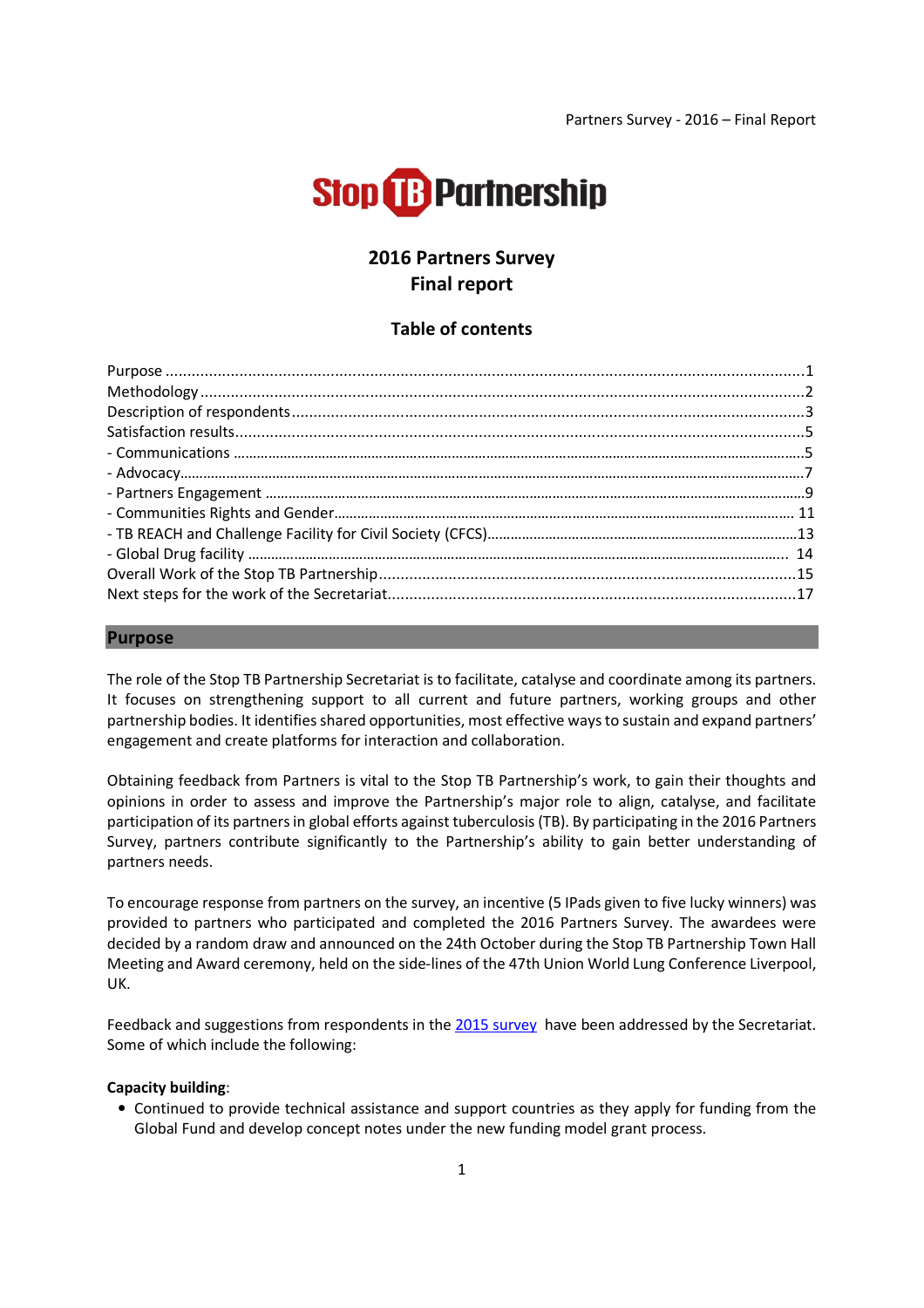- Trained civil society and communities on the integration of community, rights and gender in the context of TB.
- Maximized the impact of the Global Fund's TB portfolio towards reaching Global Plan Targets.

### Grants and resources:

- Provided timely information about funding opportunities from the Secretariat and other donors.
- Advocated, catalyzed and facilitated sustained collaboration and coordination among partners in order to achieve the targets under the Global Plan to End TB 2016-2020 and move towards ending TB.

### Advocacy and political engagement:

- Ensured TB is high on the political agenda through increased dialogue and engagement with political decision-makers and influencers and a strong Global TB Caucus.
- Advocated for the need for research in the fight against TB.
- Encouraged the development of new tools increasing the focus on advocacy for funding of research in TB.

### Communication and information sharing:

- Enhanced participation and better use of the Secretariat's social media channels (Twitter, Facebook and Instagram) for information sharing
- Used teleconferences, video conferences, Skype and webcasts to create a more personalized dialogue.
- Translated relevant documents into at least one more official UN language in French and few other languages.

### Partners Engagement:

- Ensured representatives attended events to share their constituency inputs and feedback on various issues in TB care and control.
- Encouraged the exchange of experiences between partners in the coordination of the Stop TB Partnership.
- Facilitated sponsorships for conferences, training programs and meetings.

# Methodology

The survey was designed by the Stop TB Partnership Secretariat in July 2016 and is composed of two sections. The first part 'general information about you' is to gather information about the partners'/ respondents' general profile. The second part 'what do you think about the Stop TB Partnership Secretariat?' is to assess and understand the level of satisfaction of partners in the various activities or functions of the Secretariat. We include mandatory questions to answer for each function of the Secretariat with optional additional questions, if the partner would like to provide more feedback on that particular function.

### Recipients

The survey was sent to the listserv of Stop TB Partners via Mailchimp - 1400 organizations based in more than 109 countries. The survey was announced via the monthly newsletter, a news alert and another reminder a few days before the last date of collecting responses.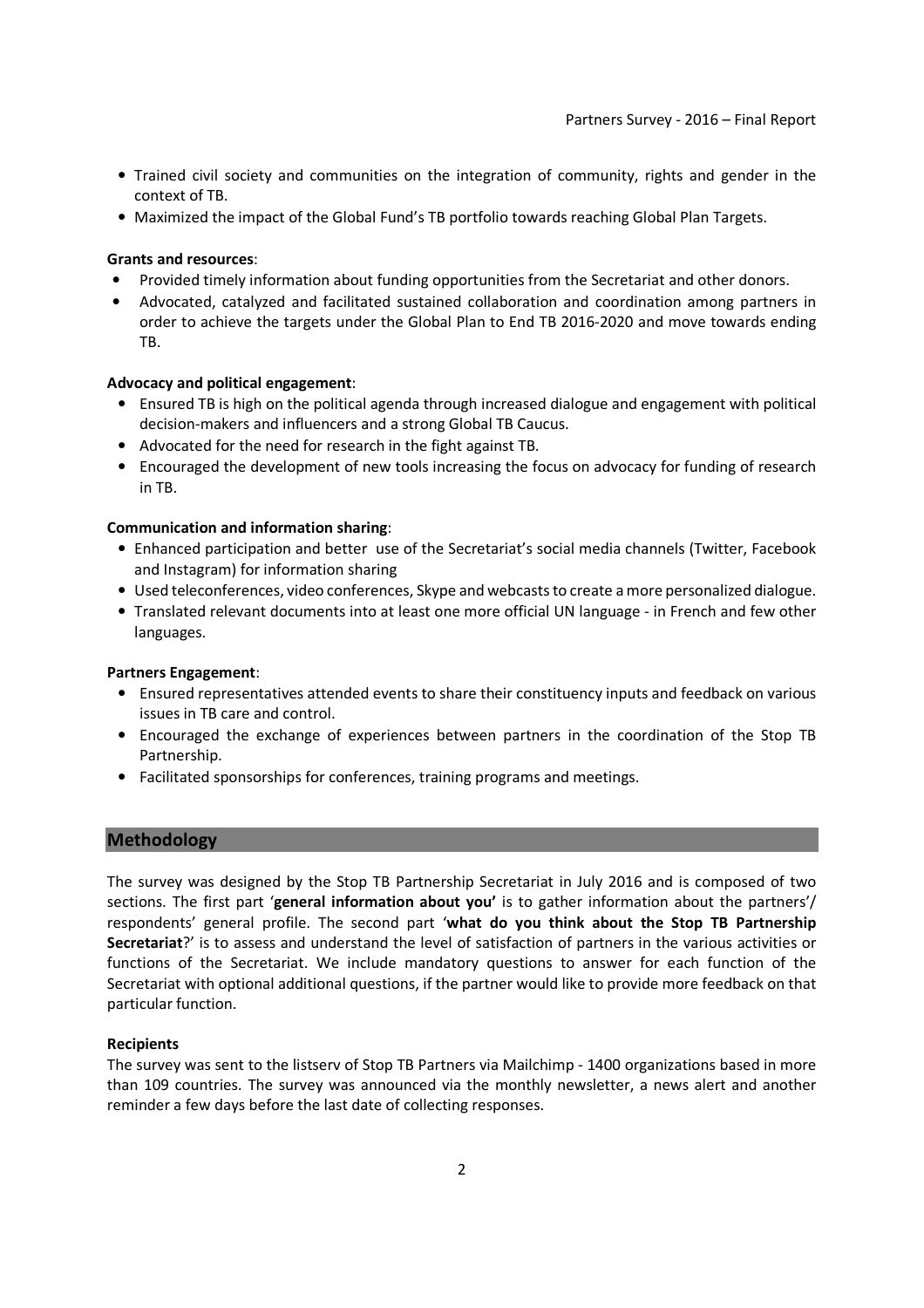#### Timeline

Using "Survey Monkey", the survey was sent out by the Executive Director on 17 August and concluded on 30 September. Two reminders were sent on 30 August and 20 September by the Stop TB Partnership's email address and Mailchimp for Stop TB Partners. The Constituency representatives, national platforms focal points and Working groups Secretariat forwarded the request to their members for responses. The Global Coalition of TB Activists too followed up with their members.

#### Response rate

As the Directory of Partners is updated on an ongoing basis, it is assumed that most recipients were reached i.e. about 1400 partners. The 2016 survey generated a response rate of 27%, higher than the 2015 response rate of 22.45%.

The Secretariat acknowledges that, with a low response rate, this survey does not truly represent the collective views of all its partners. The offer of an incentive to partners taking the survey made a small contribution to the number of respondents.

Discussion will continue in the Secretariat on how to get more partners involved and responsive to surveys so we have a more representative view of partners.

#### Description of respondents

This section describes the responses to the first part of the survey collecting general information about the respondents.

#### Constituencies and countries

Respondents were mainly from developing country NGOs (39.3%), communities (17.7%), countries (e.g. governments, policymakers and the public sector) (9.1 %) and developed country NGOs (8.8%) (Figure 1). Partner organizations such as academia (6.3%), private sector (6%), foundation (3.1%) and a few others also participated in the survey. This year about 5 donor organizations participated in the survey compared to none in 2015.



#### Figure 1

Developing countries such as India, Nigeria, Ghana, Pakistan, Kenya, South Africa and Cameroon, where NGOs are highly represented partners, were the most responsive. Response rate is also high from partners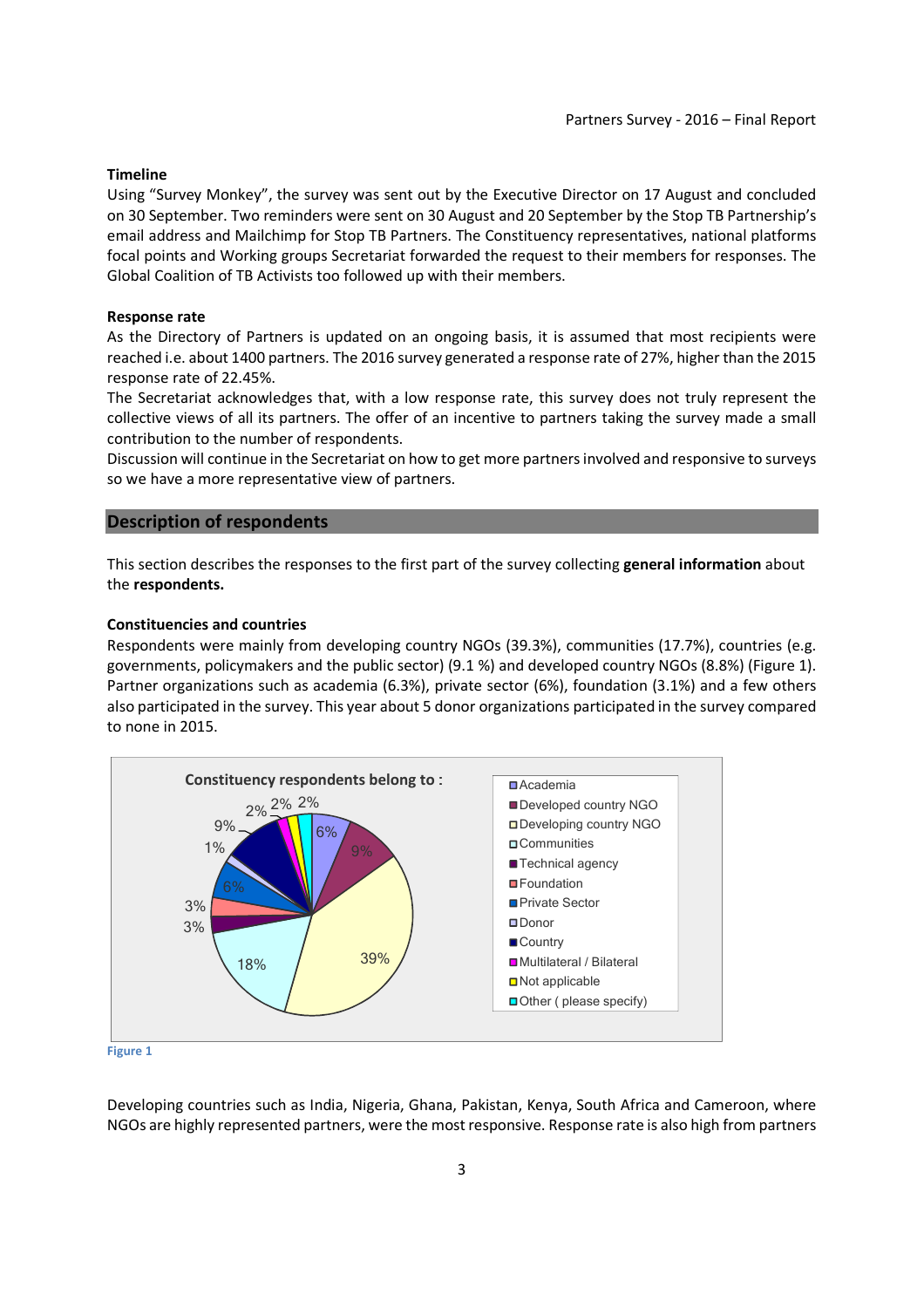in the USA and Switzerland. The highest response rates were from countries in which there is an established national TB partnership (25%), from members of Working Groups (56%) such as the Global Drug-resistant TB Initiative, Childhood TB, PPM and from members of the Global Coalition of TB Activists (19%).



#### Areas of work in which partners engage with the Secretaria

#### Figure 2

The majority of respondents engage with the Secretariat on community engagement (41%) , advocacy and political engagement (36%), communication and information sharing (35%), case detection and access to care (TB REACH) (32%), Global Fund related engagement (19%), treatment and diagnostics procurement (GDF) (13%) and others of 11-12% each engaging with work on human rights and gender, project grants and partnership building and maintenance.

The Stop TB Partnership and the Secretariat have a strong comparative advantage in global advocacy efforts as a neutral voice in TB advocacy including resource mobilization, with the ability to amplify the voices of partners. The Secretariat facilitates and links partners with common areas of interest and creates a platform to facilitate consensus and coordinate advocacy approaches. Engagement with the Global Fund is a priority for the Partnership, given that the Global Fund provides three-quarters of the external financing for TB.

Of the respondents, 89% are engaged with Working Groups. There were respondents from all of the Working groups of the Stop TB Partnership, the national platforms (3%), members of the Global Coalition of TB Activists (4%) and the Global TB Caucus (3%).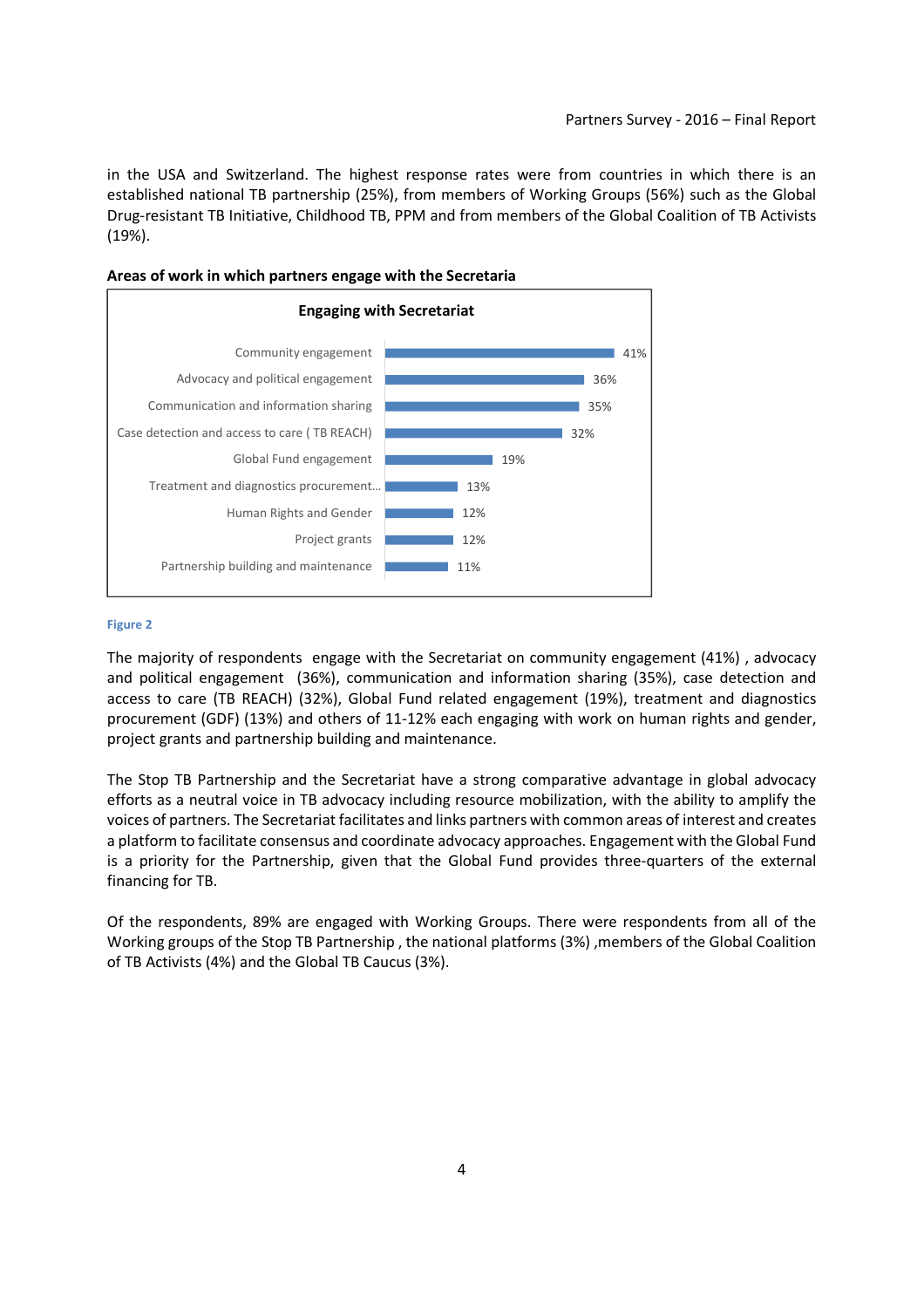



#### Receiving grant or medicines/commodities

The majority of the respondents (64%) are not grantees of any of the available grants or involved in technical assistance for Global Fund processes. Of the 29% who are grantees 6% are involved with TB REACH, 7% with the Challenge Facility for Civil Society and 6 % are clients of the Global Drug Facility. Of the 10 % of the respondents are involved in Global Fund processes technical assistance , 4% are providers and 6% are recipients of the technical assistance. The remaining 7% do not know about the grants or activity.

#### Satisfaction results

This section describes the responses to the second part of the survey on the level of satisfaction with the services and support provided by the Secretariat.

#### Satisfaction around Communications support:

This section looks at the various tools or channels of communciation made available or used by the Secretariat to share information on the latest developments in TB care and prevention and also used to gather feedback from its 1400 partners globally.

### Preference about communication channels

A monthly communications newsletter is preferred by partners as the best way to keep in touch with the Secretariat (25%) followed by physical meetings (19%) . An updated website is preferred by (16%) of respondents and receiving news E-alerts by (12%) of respondents. Social media is fast increasing as a good channel of communication but fewer partners prefer teleconferences, news stories and web based platforms.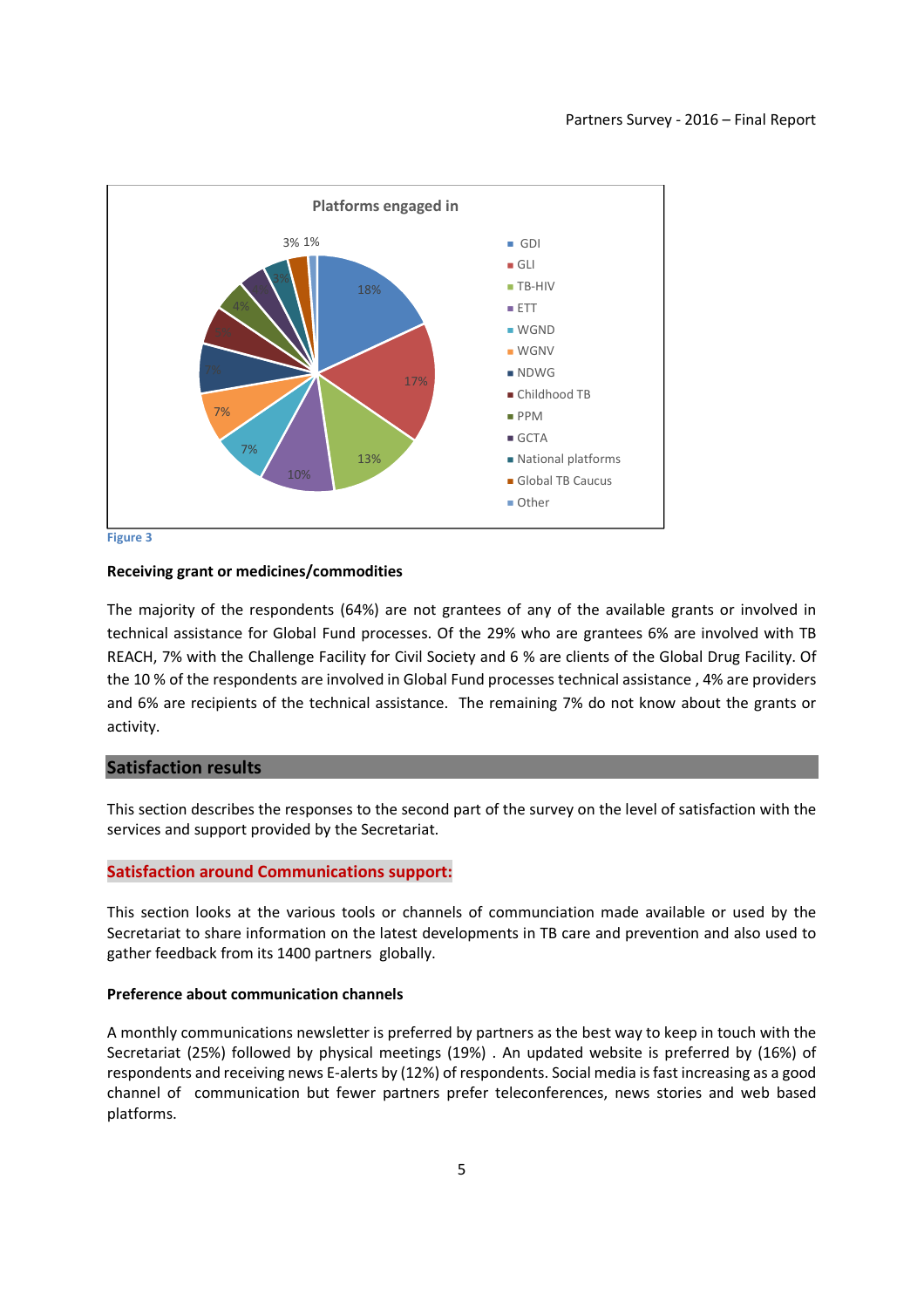



### Suggestions on other forms of communications channels include:

- Workshops or short courses
- In collaboration with national and local health department messages
- Emails and skype
- Community mobilization meetings
- Whatsapp group

Frequency of announcements,newsletters and e-alert sent to the partners were voted as just enough by 75% of respondents , 8 % believed they were not frequent enoughwhile 11 % said there were too many. Only 3 % were not aware of the announcements and 5 % of respondents had made suggestions for improvement.

### Some of the suggestions for improvement include:

- Communications can be improved if national partners are encouraged to translate to local languages and messages made short and sharp.
- One pagers on different issues/ topics in TB care forthnightly.
- Translation of all communictaions into different UN languages beginning with French.
- Alerts have been coming in triplicates to the same email. Please check .
- Too much information sent at once.

The communication channels provided to Partners to help work with other partners have generated a good response . There were 19 % of respondents who are completely satisfied and voted that the channels, more than meets expectations and 59 % of partners are satisfied that the Secretariat is doing well. Sixteen percent (16%) of respondents are alright with the support but feel it needs minor additional work. Only two percent are not satisfied with the communications support being provided to partners. ( Figure 5)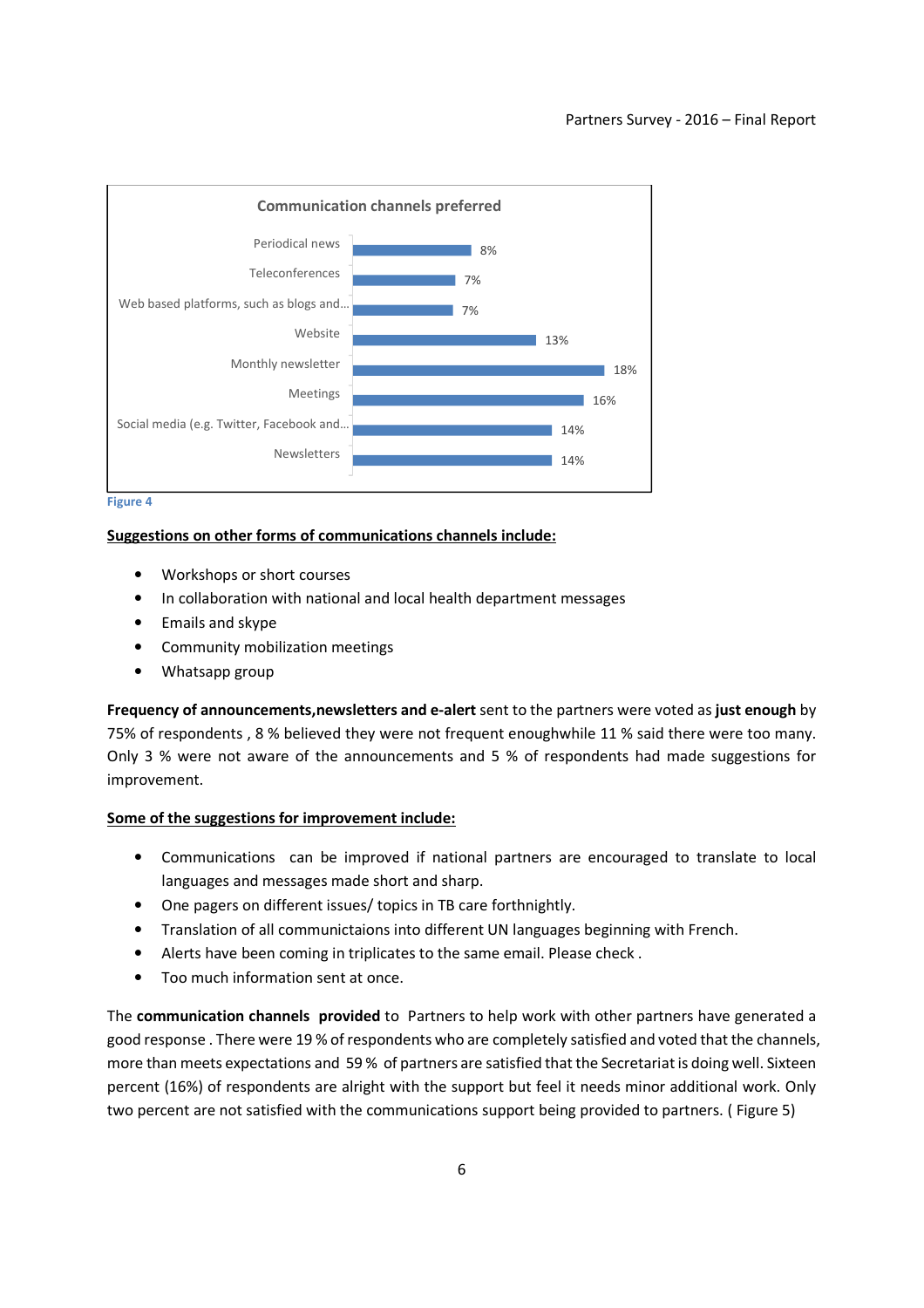



Partners are either completely satisfied (31%), satisfied (52%) or OK (13%) with the information being sent to them by the Secretariat keeping them up-to-date about important events and news in the TB community on time.( Figure 6) However 2% of respondents are not satisfied and have recommended major additional work on keeping partners updated.



Figure 6

# Satisfaction around Advocacy support:

The Stop TB Partnership Operational Strategy 2016-2020 has four goals - three strategic (Goals 1, 2 and 3) and one operational (Goal 4). Goal 1 is for the Secretariat to advocate, catalyze and facilitate sustained collaboration and coordination among partners in order to achieve the targets under the Global Plan to End TB 2016-2020 and move towards ending TB.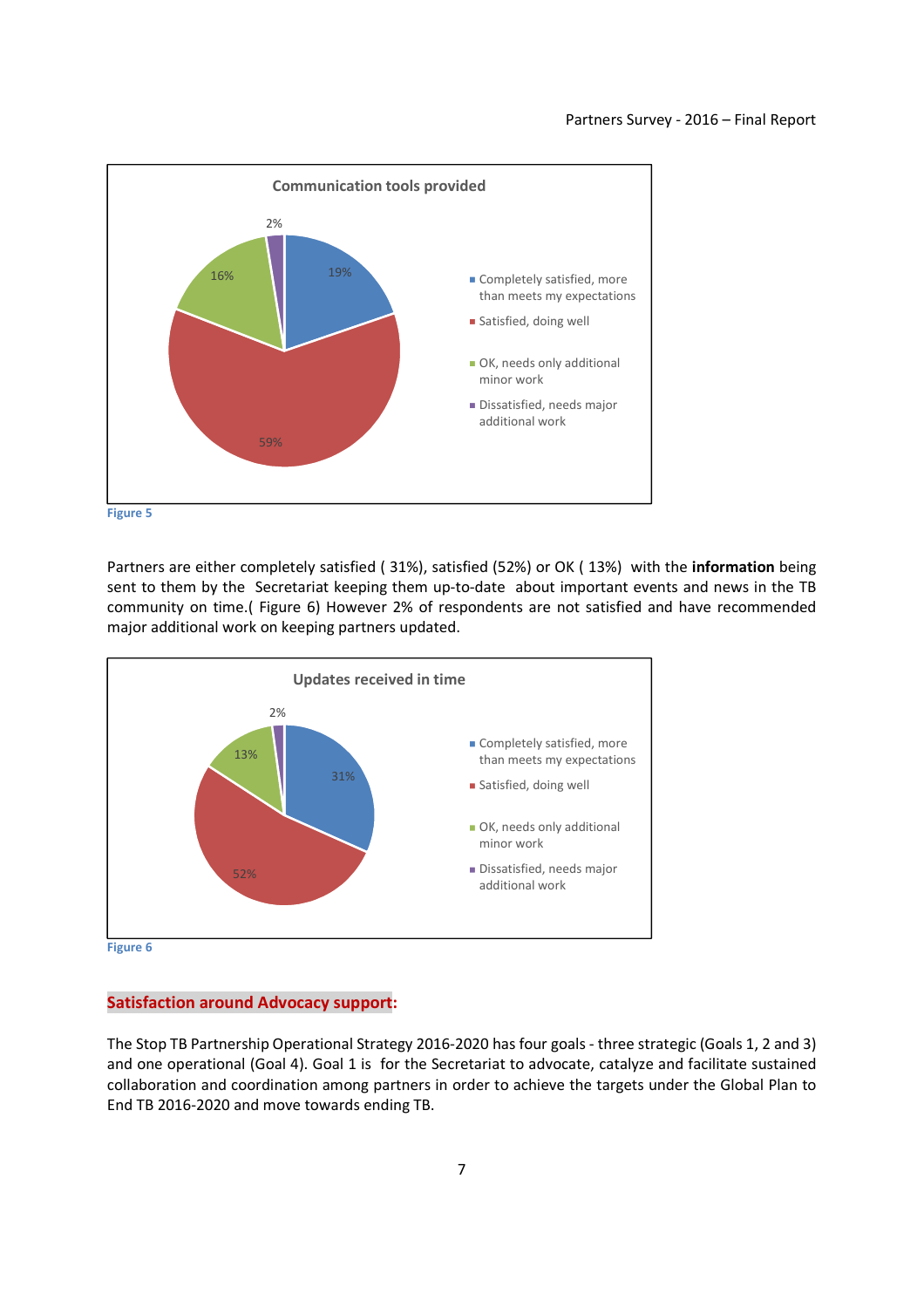The majority of respondents (92%) are aware and have either used or made reference to the **Global Plan** to End TB 2016-2020 : The Paradigm Shift and its 90-(90)-90 targets in their work, with only a small 8% who are not aware of the Global plan. Of the 92% of respondents who are aware of the Global Plan, 49% of partners use it/refer to it frequently, 33% refer to it occassionally and 11% rarely .(Figure 7)



#### Figure 7

The Secretariat received a favorable response from a total of (90% )of partners who voted they were either completely satisfied or satisfied with the advocacy efforts of the Secretariat, with only (6%) of partners feel it needs major additional work.( Figure 8)



Figure 8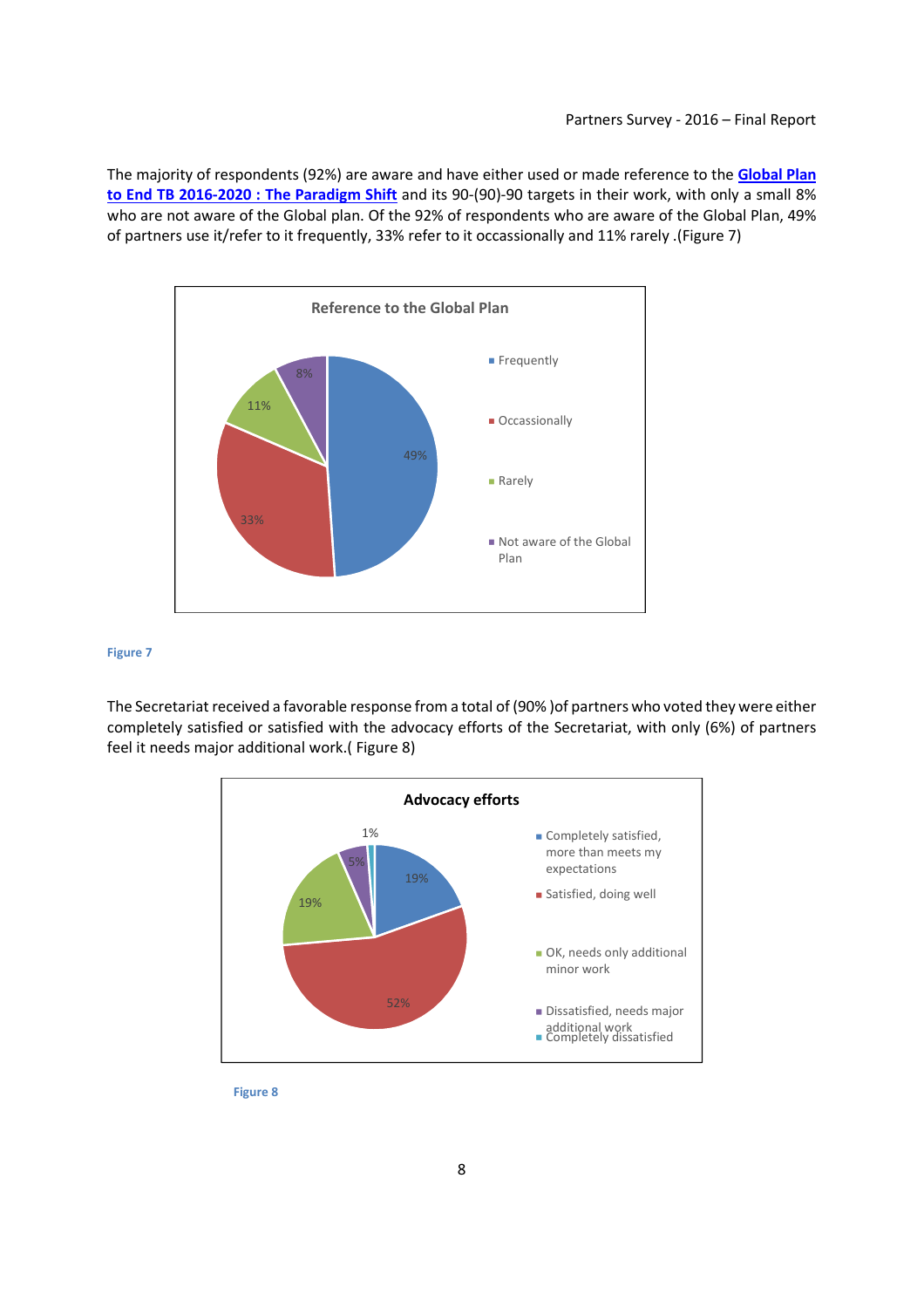Respondents were asked to select, in order of priority, the advocacy activities and outputs that are most useful in supporting partners' work and their choices are:

- 1. Providing global advocacy leadership through campaigns and activities that ensure TB is high on the international agenda,
- 2. Convening Stop TB partners, facilitating discussions, and building a strong global advocacy network
- 3. Providing advocacy materials, messages, and publications to support national advocacy, and
- 4. Sharing timely information on key global policy developments and meetings relevant to TB.

### Satisfaction around support for Partners engagement:

Partners of the Stop TB Partnership belong to a network/ platform that enables them to voice their opinion and engage with activities. Some of these platforms include the Board constituencies, Working Groups, National platform of partners and the Global Coalition of TB Activists. Support is provided to these platforms by the Secretariat and it facilitates collaboration between them.

Partners are generally satisfied in **belonging to a network/platform** of the Stop TB Partnership. Seventy one percent of Constituency members are satisfied of belonging to the groups. A few respondents (6 %) have advised the need for major work in this activity. Members (69%) of the Working groups are satisfied with their participation in the networks with only (6%) of members recommending additional work. Members of the Global Coalition for TB Activists (GCTA) were alright (55%) with the platform but there is a (12 %) of members who feel that the GCTA needs major work on improving partner engagement. National Platforms members (61%) were satisfied with their members' engagements but there is a request of additional work of the platforms by 14% of members.



#### Figure 9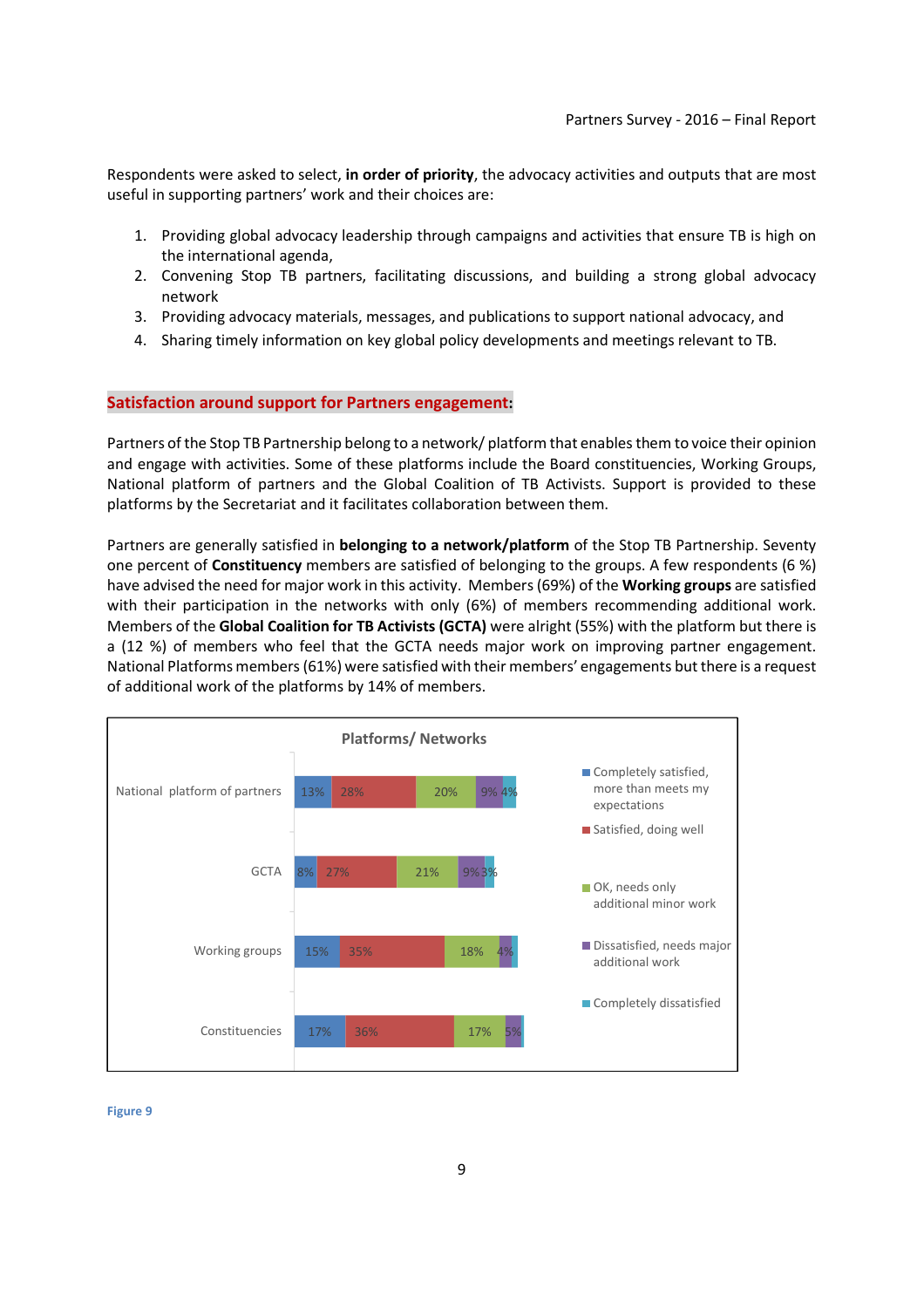The Coordinating Board structure was streamlined to foster stronger and more representative constituencies, so partners have therefore been organized around the following representative constituencies: "Developing country NGO", "Developed country NGO", "Communities" and "private sector" constituencies. Members were asked if they were happy with their engagement in the decisionmaking processes of the Stop TB partnership through their representatives. Partners (71%) are content with their representatives and feel included in the decision-making processes. Fourteen percent of the members are not satisfied and advise additional work to be done around involvement of partners in decision- making processes of the Stop TB Partnership (Figure 10).



Figure 10

Measures that have helped partners in being engaged with the decision making process of the Stop TB Partnership include receiving information on new developments in TB Prevention and care ( 61% voted as most effective) , followed by providing feedback and suggestions through their representative ( 26%). A few partners ( 13%) felt that being introduced to other partners help.

Partners initiate collaborative activities with other partners both at global and country level often, with (10%) partners reaching out to others once a week, (29%) once a month, (26%) every 3 months and (14%) every 6 months. However (21%) of partners have never reached out to others for collaborative activities.

Some of the suggestions from Partners on improving the engagement of partners in decision-making process of the Stop TB Partnership include:

- Look into having a country focal point for countries without national platforms, who will share information with country partners and gather feedback and inform the Secretariat.
- Encourage the building of national platforms in countries without one.
- Increase engagement of national TB programmes in partnering forums and ensure the involvement of State and District TB associations in countries like India.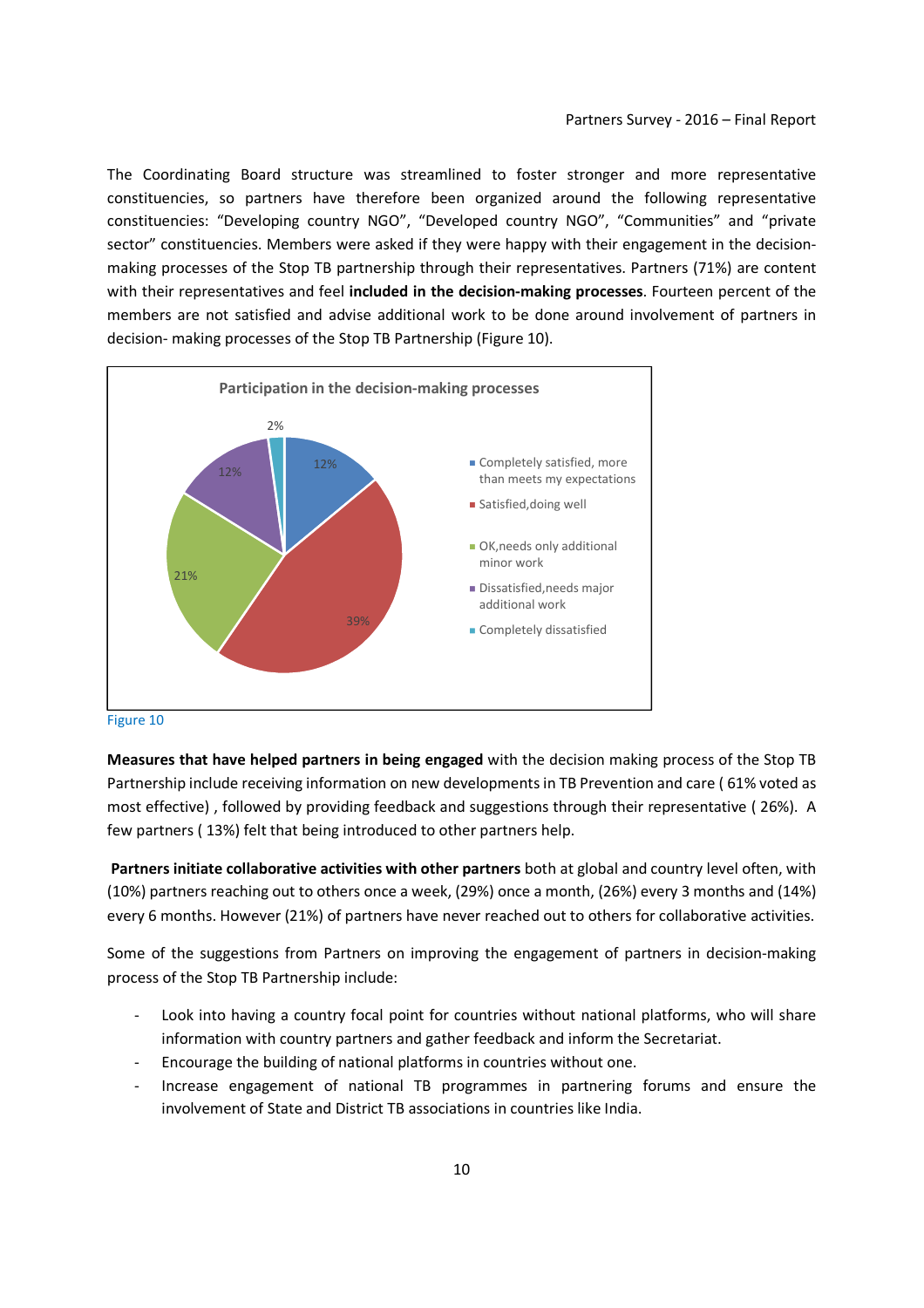- Enhance capacity building opportunities for representatives to be able to fully engage with communities and to use the latest tools to overcome TB.
- Look into the possibility of partners' consultative meeting and/or frequent communication through other means like Skype, WhatsApp, webinars, etc.
- Surveys like this one is a good way to gather information and feedback from partners.
- Increase communities' engagement by engaging small groups or committees in village to monitor for TB.
- Continue with quick or timely information sharing on new developments in TB and sharing innovations with partners.
- Widen social media thereby widening the network of partners
- Enhance the constituency structures to engage well with members
- Look into webinars for partners engagement
- Translation of our communications would help partners especially into French, Spanish, Russian, Chinese, etc.
- Structured electronic questionnaire to provide wider feedback on key issues and documents.

The recommended list of products and/or services that the Partnership could provide to better support partners includes:

- Create regional partnership lists which are available to US based NGOs working in those regions, especially heads of academic liaisons that are gatekeepers to advocacy programs.
- Hard copies of advocacy and IEC materials for improving communications, grant brochures, etc.
- Interactive webinars
- Sharing of best practices
- Organize a separate TB Survivors conference, with representatives of high burden countries along with partners who are committed to hearing their stories and getting their messages out
- Peer to peer communication for community based organizations
- Work with Tobacco control groups.
- Global Advocacy, policy guidance, information, networking and possibly a Stop TB Conference on an annual basis.
- Nationwide memorial souvenir like Christmas Seals, symbol doll, etc.
- Training kit for communities, TB documentation of case stories and community response.
- Tools on M&E, Tools on engaging with private physicians, etc.
- Support inter-country meetings for experience sharing and cross border collaboration.

# Satisfaction around support in oppurtunities provided for communities and people affected to engage with Global Fund on Human Rights & Gender activities:

The Stop TB Partnership is working with all partners to ensure that all TB programmes are centered in a human rights based approach and alongwith UNAIDS has developed the first ever gender assessment tool for national HIV and TB responses to support counties in Global Fund applications which builds on the UNAIDS HIV Gender Assessment Tool launched in 2013 - and adapted to include TB. The tool assists countries to assess both the TB and HIV epidemics from a gender perspective. Findings from the assessment will help countries to make their responses gender sensitive and reduce the burden of TB and HIV. The Global Plan 2016-2020 outlines targets to reach 90% of key populations which refer to people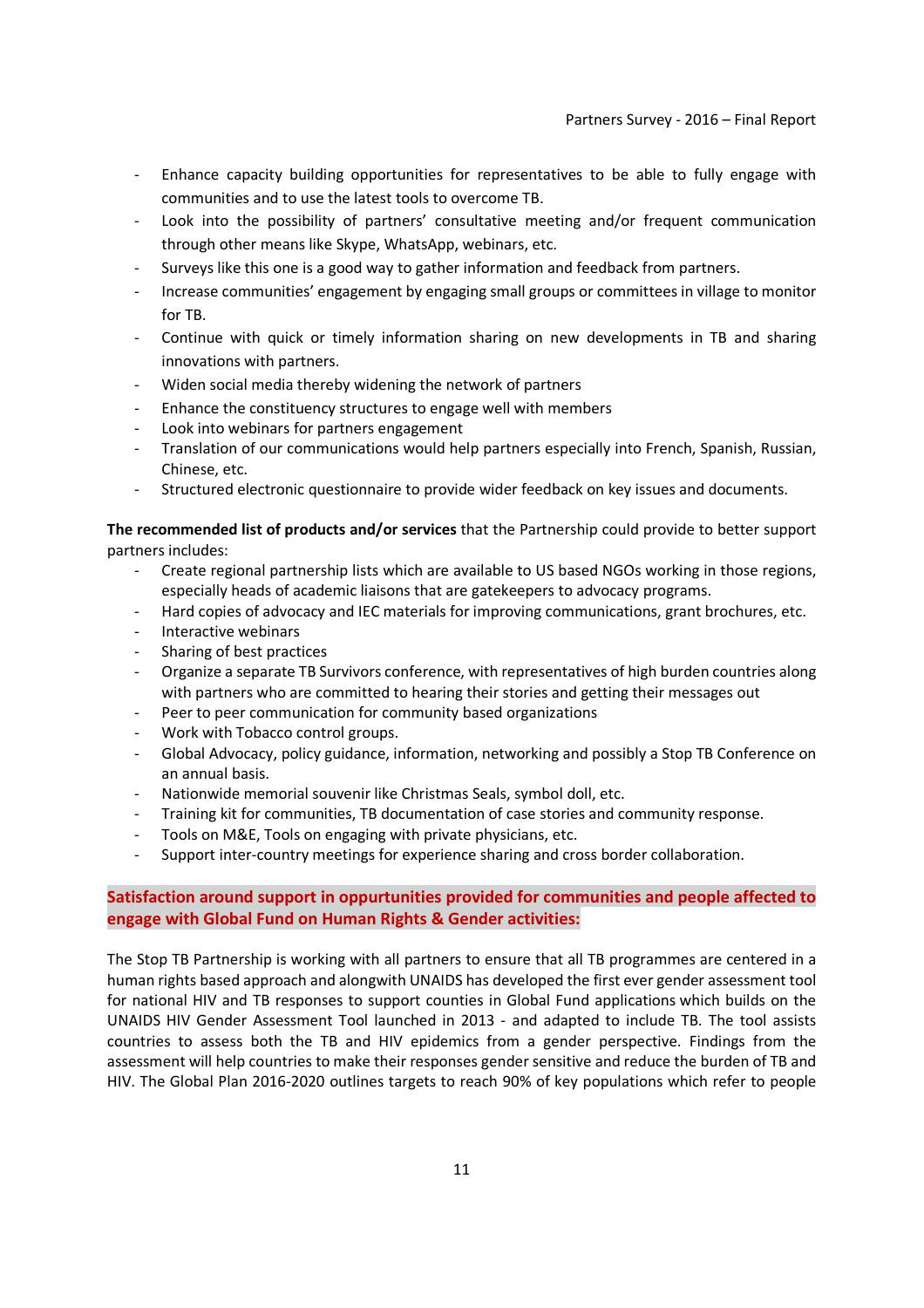who are vulnerable, underserved, or at risk as TB "key populations" and provides models for investment packages that allow different countries to achieve the 90-(90)-90 targets.

By facilitating and supporting the engagement of TB communities and providing oppurtunities to engage with Global Fund on Human Rights & Gender activities, we can ensure that a human-rights-based approach to TB is grounded in international, regional and domestic law and that a gender-based approach to TB aims at addressing the social, legal, cultural and biological issues that underpin gender inequality and contribute to poor health outcomes.

Partners are satisfied with the support in oppurtunities for communities and people affected to engage with Global Fund on Human Rights & Gender activities provided by the Secretariat, 59% of the respondents are satisfied and feel the support meets their expectations with only 18 % advising minor additional work. There is more we could do with these support services and 10% of partners recommends major additional work. (Figure 10)



#### Figure 10

Stop TB Partnership Secretariat also provides strategic inputs into the Global Fund processes such as the Global Fund Board, Strategy Investment Impact committee (SIIC), Grant Approval System, etc. Feedback from partners on this function was also very positive with 79% satisfied with the services. Work will be sustained and improved to address the concerns of the 11% who were not satisfied with this aspect and feels that major additional work is needed. (Figure 11)

A member quoted "I am part of a delegation to the Board of the Global Fund and I find out more information from the Stop TB Partnership than I do from my own delegation. Thank you all for all that you do."

Suggestions on how to improve our work with providing strategic inputs into Global Fund processes include;

- Advocate for increased support for national communty to be organised,informed and priortise issues for inclusion into national strategic plans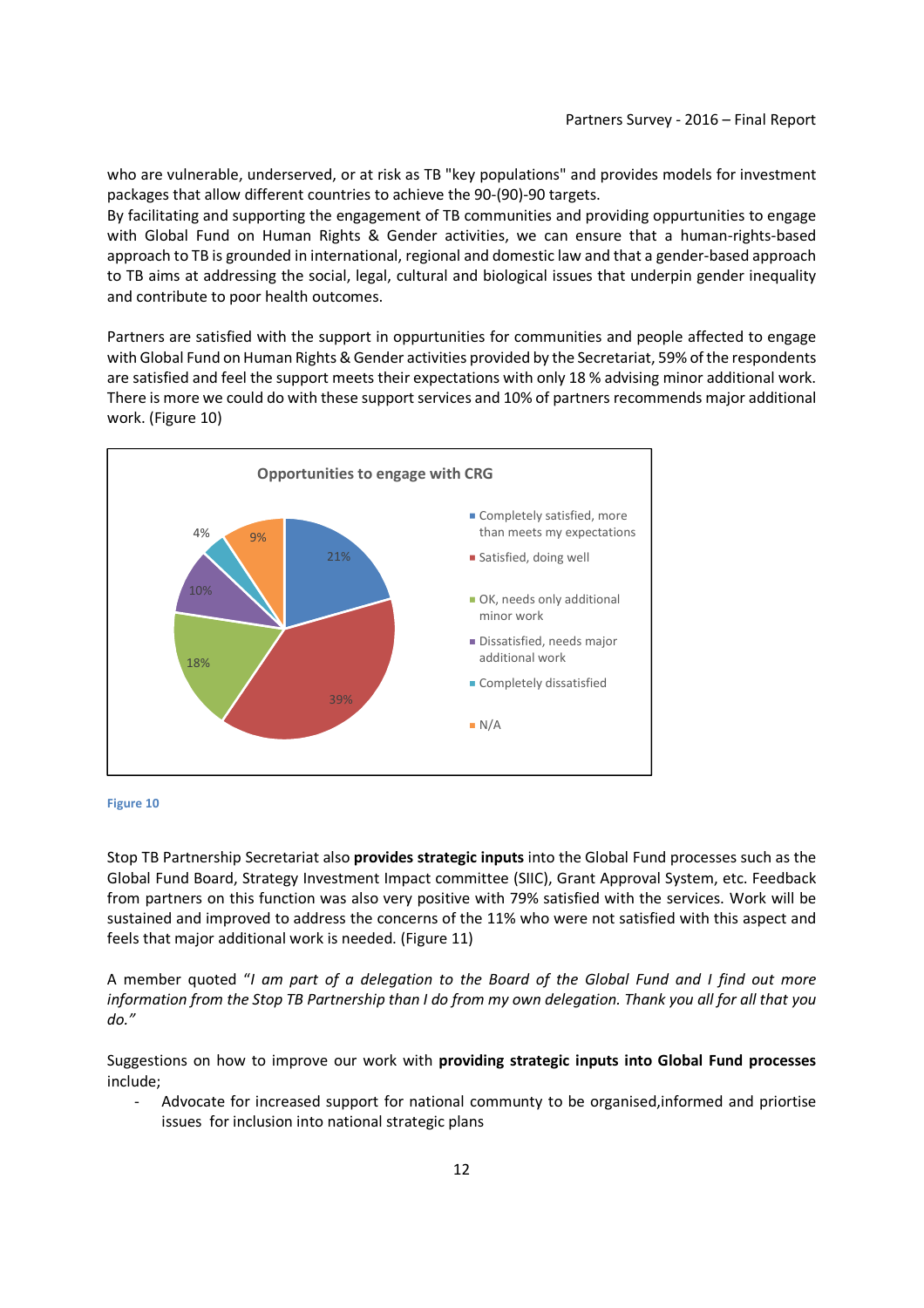- Improve engagement with in-country donors and partners
- Improve the engagement of local communities, community based organizations, reach out to service providers and influencers in the community.
- Advocate for the inclusion of community observatories on access to health services in countries where the civil society is embryonic.
- Increase advocacy efforts for inclusion of GF non-eligible countries that have a high burden of TB.
- Improve efforts of public private partnership against TB.
- Inform GF that the grant approval system needs to be improved, the grant review committee to continue being independent and to ensure that every partner/organization are satisfied with the process. The only platform we have to share our experiences through is the CCM.
- In country partners such as community and civil society should be encouraged to work with the GF, as in most instances its only corrupt ministry officials who get to meet them.

### Satisfaction around support for TB REACH and Challenge Facility for Civil Society ( CFCS) grants:

TB REACH provides short-term and fast-track grants to projects that aim to achieve early and increased TB case detection using innovative approaches in populations that are poor and vulnerable and have limited access to care. Selection of projects is done via a competitive process by an independent Proposal Review Committee. To ensure the evidence of impact, an independent monitoring and evaluation agency is responsible for measuring progress and validating results.

The Challenge Facility for Civil Society (CFCS) provides grants to technically sound and innovative interventions to support the engagement of communities in national tuberculosis (TB) responses, especially in countries supported by the Global Fund to Fight HIV, Tuberculosis, and Malaria.

Of the respondents of this survey , 26% have applied for the TB REACH grant and 9 % for the CFCS grants. There were 10% respondents who had applied for both grants.

Of the 55 % respondents who have not applied for any of the grants, popular reasons cited were:

- 1. Unaware of the call for applications (40%)
- 2. Call for proposals outside their scope of work (30%)
- 3. Country/institution is not eligible to receive funds (25%)
- 4. Not interested in receiving funds (5%)

Partners were asked if the Secretariat's announcements for Call for proposals for the grants were sufficient, 88% of respondents are satisfied with the announcements with a small 10% who are dissatisfied and recommends major additional work. ( Figure 11)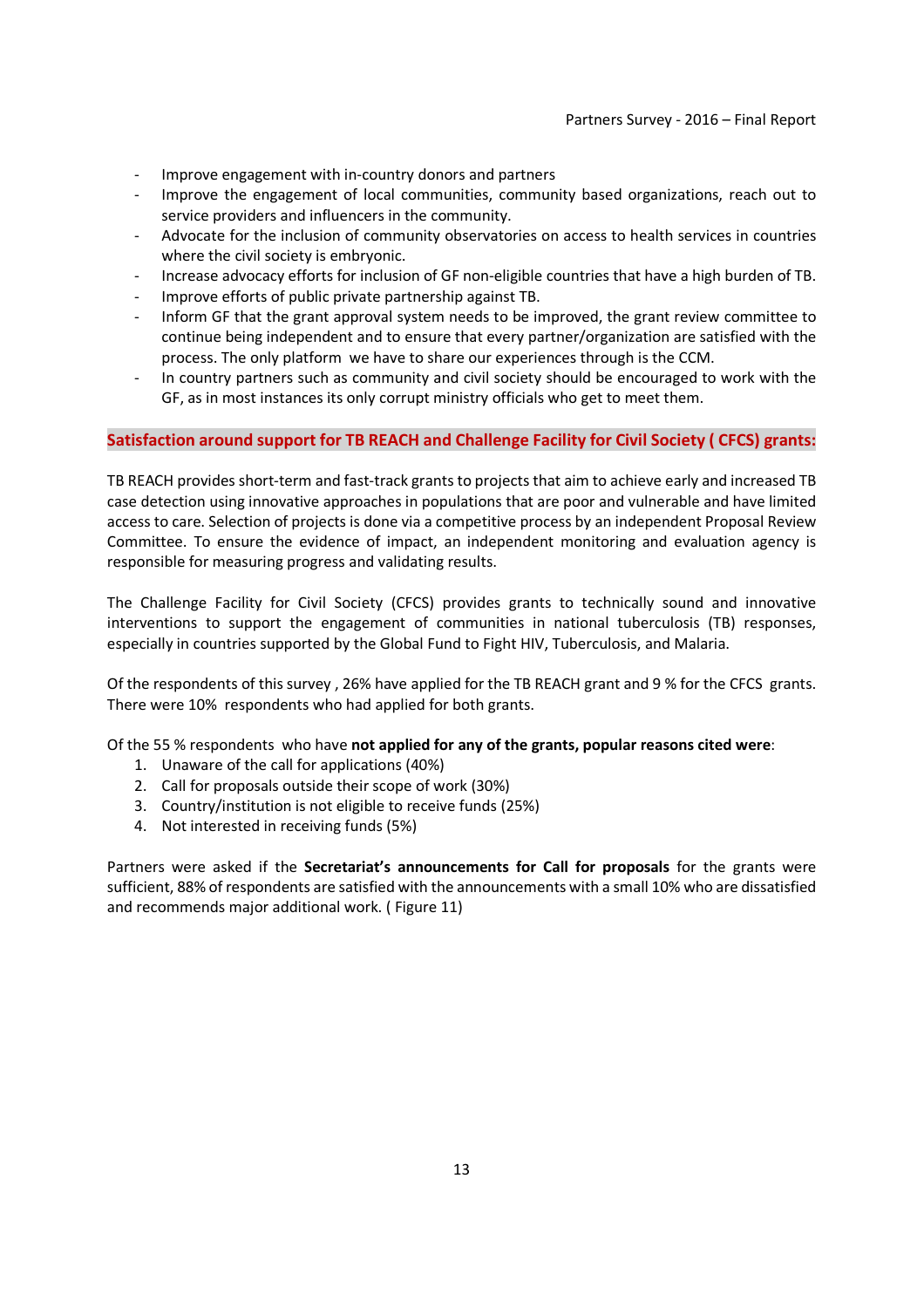



"TB REACH adds value to the fight against TB in areas of innovations and important access in vulnerable communities " , 99% of partners agree with the statement .

# Satisfaction around support with the Global Drug Facility ( GDF) :

The Global Drug Facility has changed the landscape of TB care since its creation in 2001 by increasing access to high quality and affordable TB treatments & diagnostics to populations in need. GDF today, is the largest supplier of quality-assured patient treatments (first-line drugs, second-line drugs and paediatric forms) in the public sector worldwide. GDF is a unique TB medicines procurement mechanism providing technical assistance and innovative tools to countries, as well as supporting key projects like TB REACH, TB Expert in the diagnostic field.

Partners ( 83% ) are aware of the Global Drug Facility, of whom 41% of the respondents have experience in working with GDF, 57% of them being a partner of the GDF , 28% are clients of GDF and 15% are suppliers for GDF.

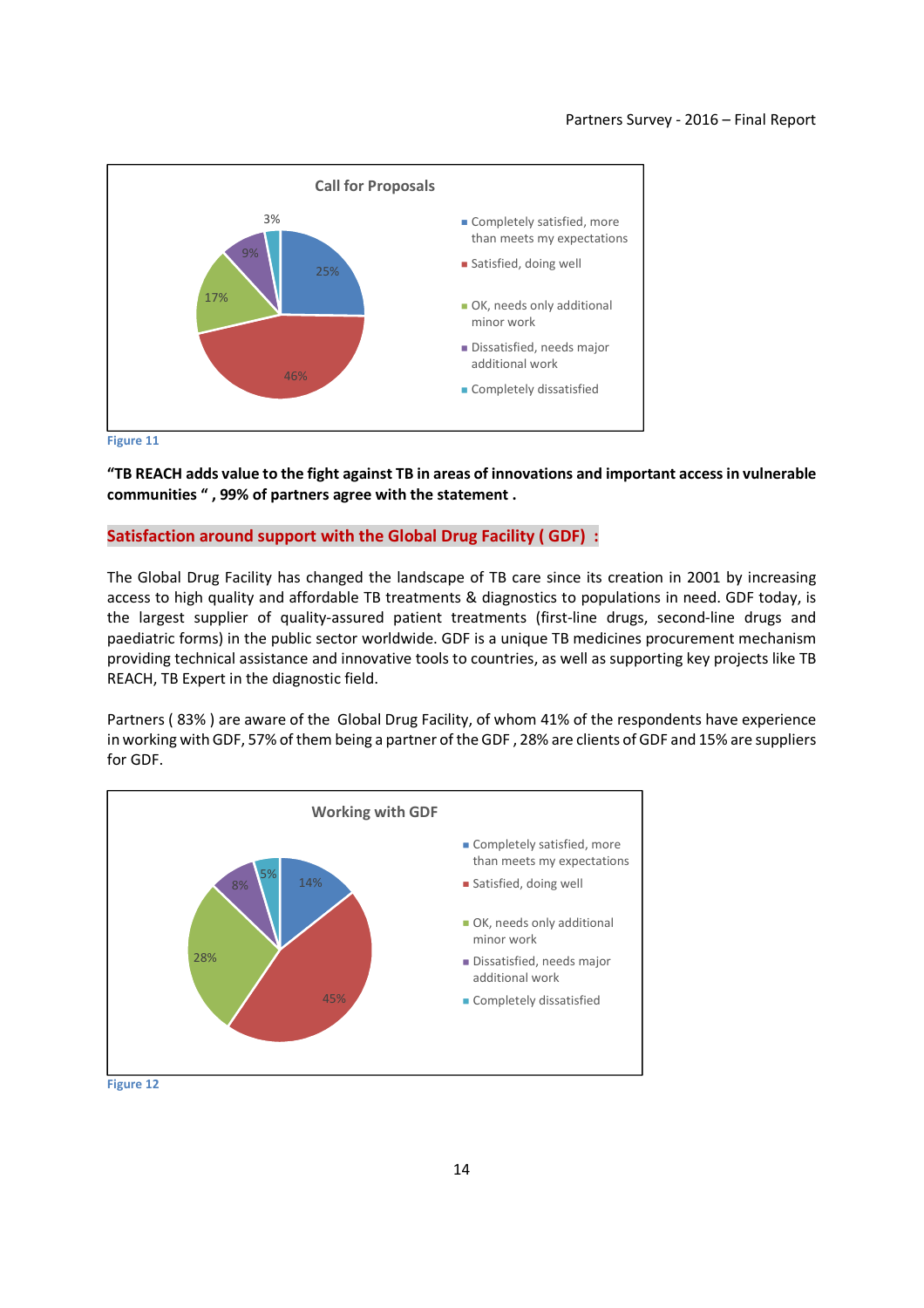Of the 41% respondents working with GDF a majority of 87% are either completely satisfied or satisfied with working with the Global Drug Facility although 13% are dissatisfied and feel the need for major additional work.

Areas that GDF have contributed to in the fight against TB according to partners include:

- Reducing price of medicines and diagnostics (58%)
- Uninterrupted medicine supply to countries (56%)
- Introduction of new medicines and diagnostics (55%)
- Technical support to countries in procurement supply management (53%)

On March 6, 2015, the United States Agency for International Development (USAID) and the Johnson & Johnson affiliate, Janssen Therapeutics, signed an agreement to provide Bedaquiline for free to eligible MDR-TB patients, according to WHO interim recommendations on the use of the drug.

Under the agreement, Janssen donated \$30 million worth (30,000 treatment courses) of the drug SIRTURO® (bedaquiline) over a 4 year period to be used for the treatment of drug-resistant TB. The drug donation will enable over 100 low- and middle-income eligible countries to access the life-saving drug for free within their existing MDR-TB programs. The donation will be provided through USAID's agreement with the Stop TB Partnership's Global Drug Facility to facilitate access to quality-assured medicines.

At the time of the survey fifty percent of partners are aware of the Bedaquiline Donation prorgamme of USAID and Janssen and that it can be ordered via the Stop TB Partnership's Global Drug Facility to facilitate access to quality-assured medicines.

### Satisfaction on the overall work of the Secretariat of the Stop TB Partnership:

The partners were asked about the importance of the Stop TB Partnership Secretariat in the global fight against TB.

An overwhelming 100% of respondents said that the work of the Secretariat was either "very important" or "extremely important" in the fight against TB. This result is extremely positive for the Stop TB Partnership and validates its mandate as a global partnership and collective force to fight TB.

In addition, when asked about their 'overall satisfaction', a large majority of the respondents (99%) said that they were either satisfied with the Secretariat's work.

Partners are satisfied with the overall work of the Secretariat and a good 98% would recommend others to join the Stop TB partnership. (Figure 13)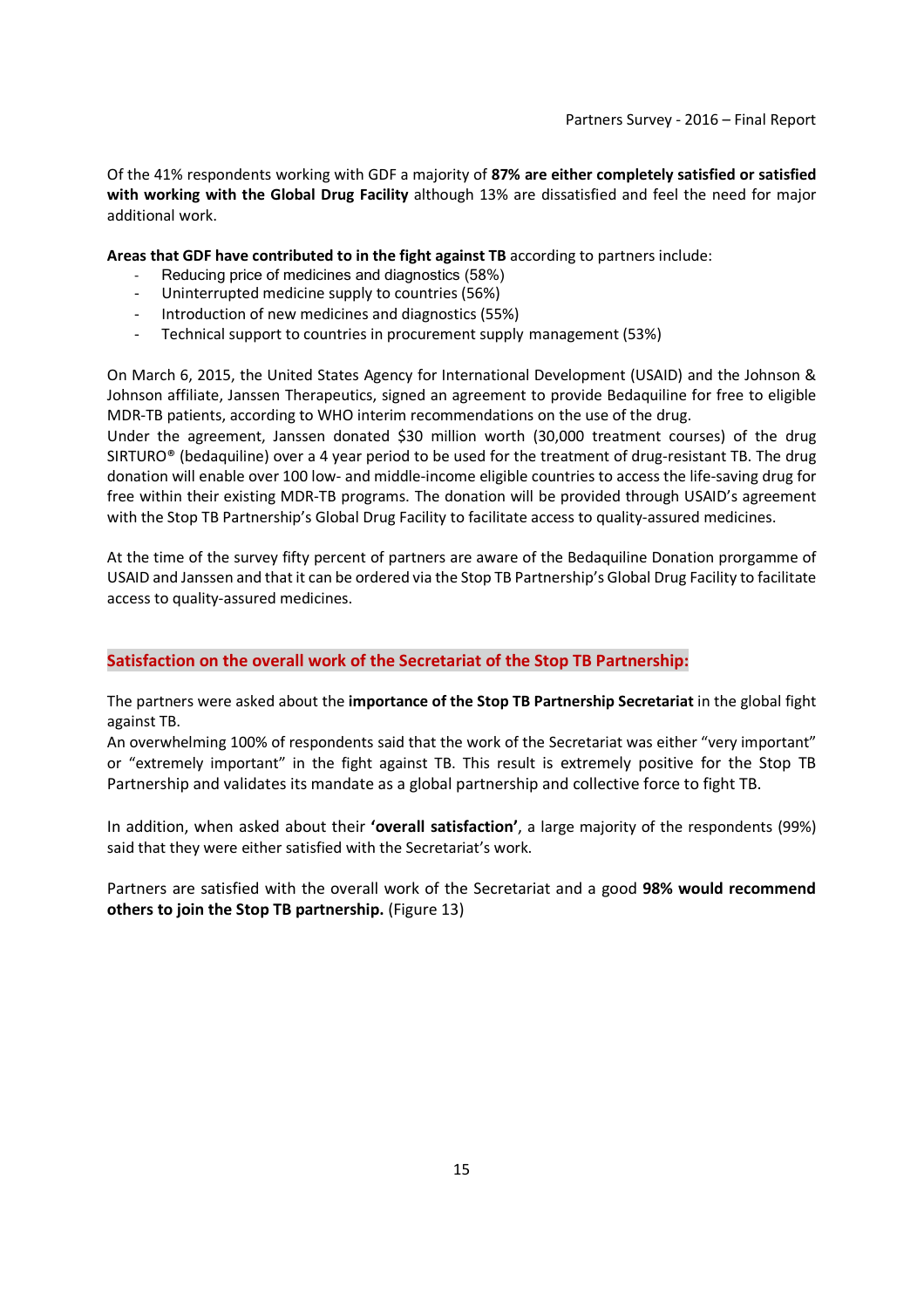



#### Comments and Suggestions for improvement from partners:

- Wide publicity to be given to Stop TB Partnership works and increase the usage of mass media.
- Need to look at national and community radios as a major channel for information-sharing, even with the growth of IT. Because of the access costs of the internet and the smartphone in developing countries where communities are struggling to meet basic needs like housing, food and education.
- The Stop TB Partnership should join hands with UNICEF and other organizations to get support for advocacy from the National Level.
- The country partnerships must extend their memberships and engage more people and organizations.
- The role of the Partnership is critical and indispensable in our quest to End TB. It is a listening partnership, but we still need more money in TB in order to scale up innovative, evidence-based interventions in TB.
- Stop TB Partnership programs should be decentralized, putting in place regional offices.
- Request for TB REACH to build the technical capacity of their members in the field of resource mobilization to End TB. Provide inclusive participation, also for community-based CSOs on capacity building.
- TB REACH should institute a program of awarding small grants to community-based organizations in developing countries that are effective, but may not have the opportunity to receive TB REACH grants due to national bottlenecks.
- Members to be issued with a Certificate of affiliation for recognition, on a termly basis of three years, or whatever could be convenient, renewable for continued activation in the effort to eradicate dormancy.

#### Kind words from partners:

- Thank you for all you do. You are a competent, technically sound, committed group of individuals who bring your passion to the fight against TB. We wouldn't be where we are with the gains without you all.